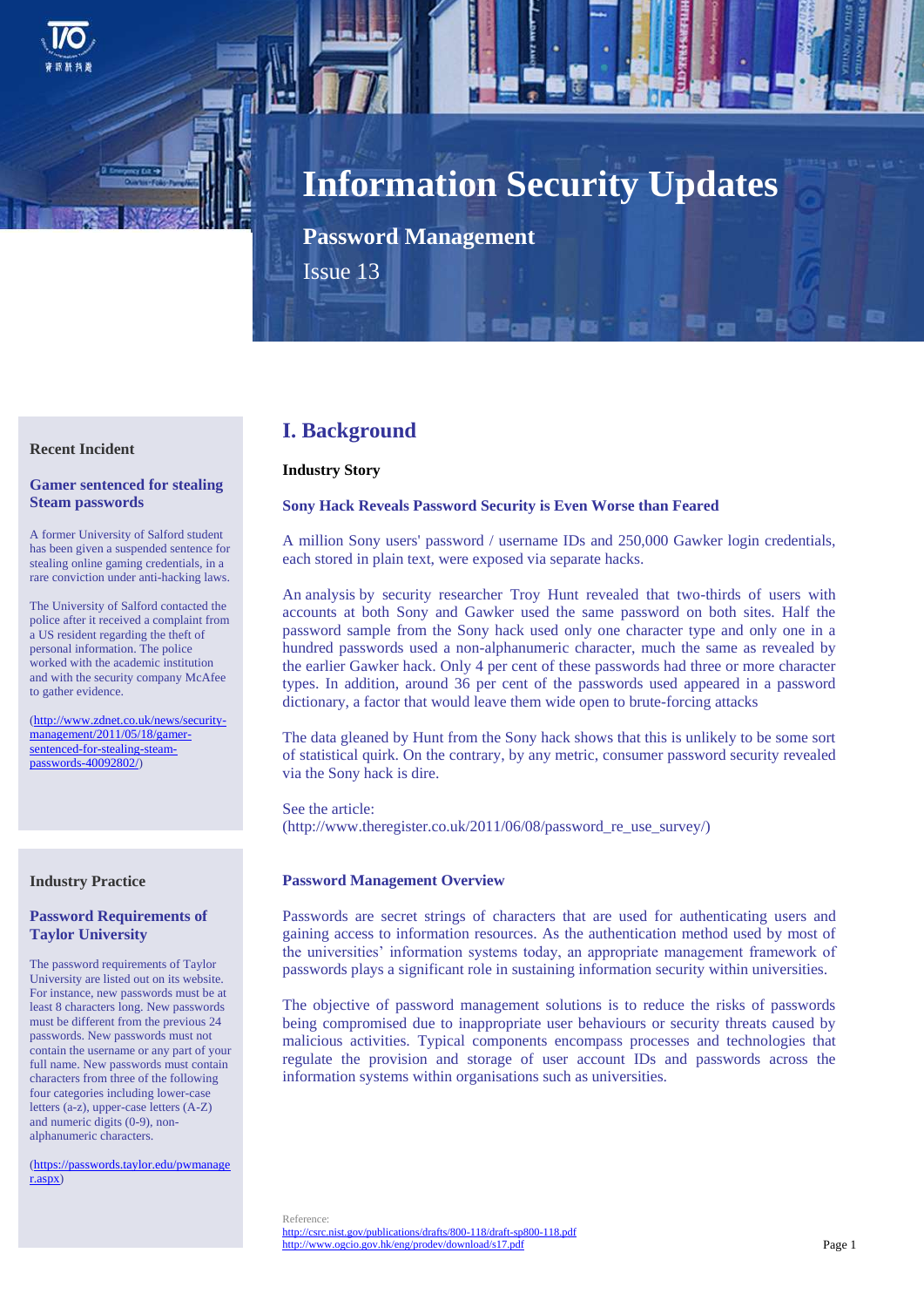

#### **Related Article**

## **Top Five Most Common Password Management Mistakes that Administrators Make**

Management must ensure that their IT security is at the highest level possible, at all times. Privileged passwords that guard the logical access to an organisation's critical information resources are vulnerable items and enterprise password management software has proven to protect these passwords effectively. However, even with this software in place, administrators continue to make common information security mistakes continuously. Some of the most frequent mistakes include allowing weak passwords, connecting to unknown WiFi HotSpots, not performing vulnerability scans or audits on a regular basis and so on.

[\(http://it.tmcnet.com/enterprise](http://it.tmcnet.com/enterprise-password-management/articles/181179-top-five-most-common-enterprise-password-management-mistakes.htm)[password-management/articles/181179](http://it.tmcnet.com/enterprise-password-management/articles/181179-top-five-most-common-enterprise-password-management-mistakes.htm) [top-five-most-common-enterprise](http://it.tmcnet.com/enterprise-password-management/articles/181179-top-five-most-common-enterprise-password-management-mistakes.htm)[password-management-mistakes.htm\)](http://it.tmcnet.com/enterprise-password-management/articles/181179-top-five-most-common-enterprise-password-management-mistakes.htm)

#### **Related Article**

#### **Tougher Passwords Are Easier to Forget and Lead to Productivity Loss, Occasional Misery**

In the last year, how many hours have you spent trying to remember a password or a user name? How many minutes did you wait for unconcerned servers to spit out a "reminder" email message? How many times could you not access something because your search for a reminder did not succeed? Have you created new and duplicate accounts because it was easier than getting reminded, or remembering?

[\(http://campustechnology.com/articles/2](http://campustechnology.com/articles/2006/04/tougher-passwords-are-easier-to-forget-and-lead-to-productivity-loss-occasional-misery.aspx?sc_lang=en) [006/04/tougher-passwords-are-easier-to](http://campustechnology.com/articles/2006/04/tougher-passwords-are-easier-to-forget-and-lead-to-productivity-loss-occasional-misery.aspx?sc_lang=en)[forget-and-lead-to-productivity-loss](http://campustechnology.com/articles/2006/04/tougher-passwords-are-easier-to-forget-and-lead-to-productivity-loss-occasional-misery.aspx?sc_lang=en)[occasional-misery.aspx?sc\\_lang=en\)](http://campustechnology.com/articles/2006/04/tougher-passwords-are-easier-to-forget-and-lead-to-productivity-loss-occasional-misery.aspx?sc_lang=en)

# **II. Management**

In general, management should ensure that formal policies and procedures have been established to govern the allocation of passwords to authorised personnel and the strong password requirements in accordance with industry standards. Such policies and procedures should be consistently implemented, either through manual processes or automated controls, across all academic / administrative divisions and information systems to enforce general users' compliance with the common practices (please refer to Section III General Users for recommended password requirements). In addition, the implementation can be further enhanced through implementing various password management technologies.

Three common practices are employed by most of the password management solutions today: 1) single sign-on technology; 2) password synchronisation; and 3) local password management.

These practices are designed to minimise the risk of password compromise because of human factors, such as passwords being written down in clear text, passwords being logged when typed at keyboards, or weak passwords created for the ease of use.

Nevertheless, these practices may also cause other security risks to which the management should pay attention during implementation.

#### **Single Sign-On Technology**

#### **Implementation**

Single sign-on ("SSO") technology allows a user to be authenticated once and gain access to all information resources that he or she is authorised to use. The user is only required to enter the user account and password to SSO software, which performs authentication to individual resource using unique and strong passwords, and meanwhile keeps this process transparent to the user. The benefit of using SSO is that users are not required to remember multiple strong passwords for individual resources. Instead, the SSO software will enforce it automatically for them.

There are different possible architectures for SSO technologies. One common example is to have a Kerberos-based authentication service for user authentication and a centralised database or directory service (e.g. Lightweight Directory Access Protocol Server) for the storage of authentication information for individual resources.

#### **Security Concern**

The nature of SSO brings a single point of failure to users at the centralised servers hosting users' authentication credentials of individual resources. The availability of the centralised server affects the availability of all the resources which rely on the SSO services for authentication.

The security of the centralised server is particularly important since any compromise of the server will lead to the compromise of credentials for many resources. Management should harden the centralised server and encrypt the transmission of authentication credentials to prevent this single point of failure from exploitation.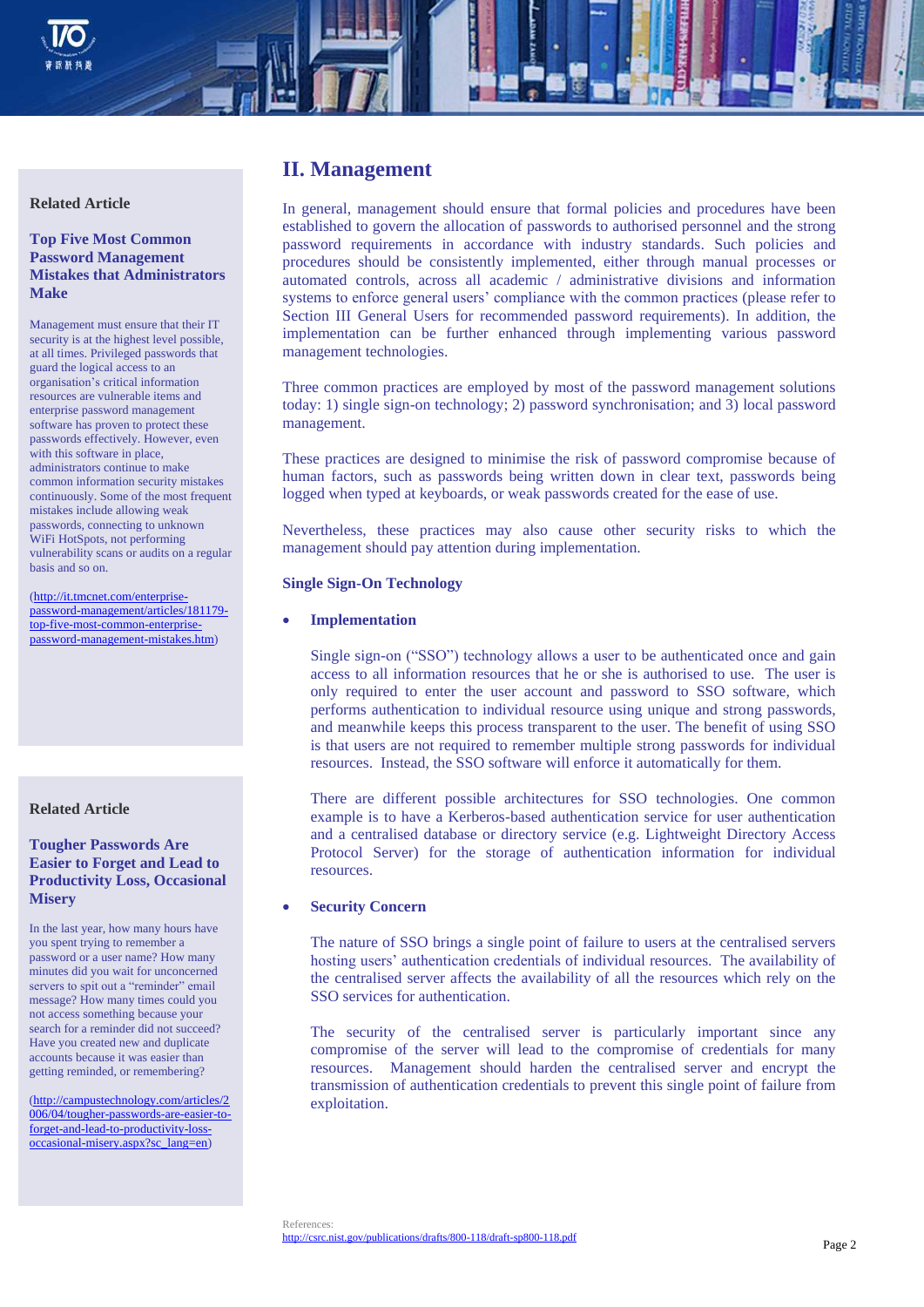

# **II. Management (Cont'd)**

#### **Password Synchronisation**

#### **Implementation**

Password synchronisation is similar to SSO from users' perspective. The user is only required to remember one password to gain access to all the authorised resources.

However, no centralised directory or authentication server is required for using password synchronisation to perform authentication to individual information resources. Instead, their passwords are automatically synchronised to the same password as the one typed in and remembered by the user.

Although using password synchronisation does not reduce the number of authentications required to gain access to individual resources, its implementation is easier and less expensive than SSO technologies since no centralised server is required to store authentication credentials.

#### **Security Concern**

There is a major security disadvantage of password synchronisation. Since the passwords to all resources are the same, the compromise of any instance of the password, especially the low-security resource, will lead to the compromise of the entire resources under the same password synchronisation solution. Prior to implementing password synchronisation solutions, management should establish additional controls that enforce users to choose strong passwords.

#### **Local Password Management**

**Implementation**

Local password management utility allows users to remember only one master password to gain access to the usernames, passwords and account numbers of other information resources. Users usually select an account from a list, giving command to the utility to copy the corresponding password. The password can then be pasted by users onto the authentication field of the target information systems or applications.

Local password management software can be installed on users' computers. Some software also supports the storage of passwords on a removable media instead of local storage, which introduces an extra layer of protection enforced by the ad-hoc connection of the password storage and the computers. For example, Kaspersky password manager can be installed on mobile device. Once the device is removed, the password database is automatically locked and any trace of the password data is removed from the host machine.

#### **Password Management Guideline from OGCIO**

Bureaux/departments shall define a strict password policy that details at least, minimum password length, initial assignment, restricted words and format, password life cycle, and include guidelines on suitable system and user password selection.

Passwords shall not be shared or divulged unless necessary (e.g., helpdesk assistance, shared PC and shared files). The risk of sharing passwords is that it increases the probability of security being compromised. If passwords must be shared, explicit approval from the Departmental IT Security Officer must be obtained. Besides, the shared passwords should be changed promptly when the need no longer exists and should be changed frequently if sharing is required on a regular basis.

[\(http://www.ogcio.gov.hk/eng/prodev/d](http://www.ogcio.gov.hk/eng/prodev/download/s17.pdf) [ownload/s17.pdf\)](http://www.ogcio.gov.hk/eng/prodev/download/s17.pdf)

#### **Related Article**

# **Six Biggest Rising Threats from Cybercriminals**

Many of us use Facebook, LinkedIn and other social networks to connect with friends, family and colleagues, which leaves us vulnerable to a new technique called social network account spoofing. The idea is that a scammer poses as either someone you know or a friend of a friend to get close to you and fool you into revealing personal information. He then uses that information to gain access to your other accounts and eventually steal your identity.

[\(http://www.pcworld.com/article/22820](http://www.pcworld.com/article/228206/six_biggest_rising_threats_from_cybercriminals.html)  $6/\text{s}$ ix biggest rising threats from cybe [rcriminals.html\)](http://www.pcworld.com/article/228206/six_biggest_rising_threats_from_cybercriminals.html)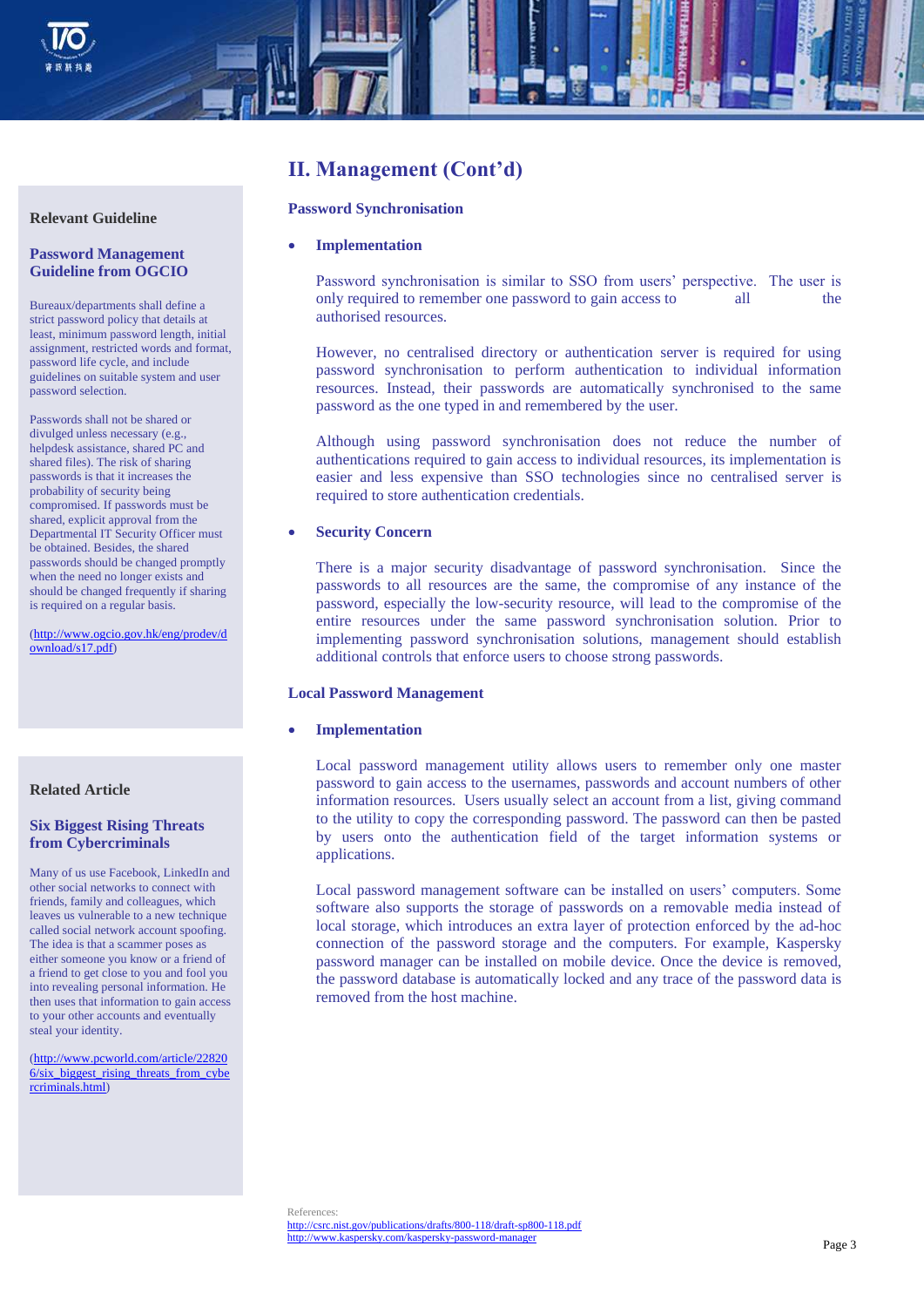

#### **Related Article**

#### **Mobile phone users more vulnerable to phishing**

Computer users seem to be getting better at spotting fake websites that are trying to steal their passwords, but when it comes to mobile phones, the deck is most definitely stacked against users.

Researchers at the University of California recently took a look at 100 mobile applications, written for Android and the iPhone, and then considered 15 techniques that scammers could use to write malicious programs that steal the victim's user name and password on websites such as Facebook or Twitter.

[\(http://news.techworld.com/security/328](http://news.techworld.com/security/3282953/mobile-phone-users-more-vulnerable-to-phishing/) [2953/mobile-phone-users-more](http://news.techworld.com/security/3282953/mobile-phone-users-more-vulnerable-to-phishing/)[vulnerable-to-phishing/\)](http://news.techworld.com/security/3282953/mobile-phone-users-more-vulnerable-to-phishing/)

# **Related Article**

## **Making computers hackerproof**

Hackers can now be discouraged from hacking into user accounts despite having access to passwords, which is revealed by a new research from Lebanon. According to the Key-Pattern Analysis ("KPA"), a new approach developed by the American University of Beirut, the password stolen by hackers can become ineffective. K PA is an attempt to scrutinise the speed with which a user taps the keys as well as measuring the gaps between keystrokes, the beat of their typing.

The result can be a biometric profile to record the way individual users type in their password.

[\(http://www.hindustantimes.com/Makin](http://www.hindustantimes.com/Making-computers-hacker-proof/Article1-699255.aspx) [g-computers-hacker-proof/Article1-](http://www.hindustantimes.com/Making-computers-hacker-proof/Article1-699255.aspx) [699255.aspx\)](http://www.hindustantimes.com/Making-computers-hacker-proof/Article1-699255.aspx)

# **II. Management (Cont'd)**

# **Security Concern**

The security of the passwords stored within local password management utility is highly dependent on the security enforced on users' computers or devices because they are installed locally.

Management is recommended to choose local password management software that have timeout feature to automatically lock the stored passwords from being copied after certain period, such as five minutes. The buffer (used for copy and paste passwords) should also be cleared automatically by the software after the password is pasted onto the authentication fields by users.

# **III. General Users**

## **Common Practices to be Followed by General Users**

**Use Strong Passwords**

From the users' perspective, it is essentially important to develop the awareness on the use of strong and complex passwords. The following is an example of password strength recommended by the Centre of Internet Security ("CIS") for a Windows XP desktop computer:

| <b>Password Parameter</b>   | <b>Password Strength Requirement</b>         |
|-----------------------------|----------------------------------------------|
| Minimum Password Length     | Create a password of minimum 8 characters    |
| <b>Maximum Password Age</b> | Change the password every 90 days in         |
|                             | maximum                                      |
| <b>Password Complexity</b>  | Create a password with an uppercase          |
|                             | character, a lowercase character, digits and |
|                             | non-alphanumeric characters                  |
| <b>Password History</b>     | Do not reuse the previous 24 passwords       |
| Force first time password   | Change temporary passwords at the first log- |
| change                      | on:                                          |

# **Never Write Down Your Passwords**

Despite the implementation of SSO or password synchronisation, there are still plenty of passwords required to be remembered by the user. However, users should never write down their passwords for the ease of use. This will increase the risk of passwords being compromised, which may result in sensitive information being accessed by unauthorised personnel or even the information systems / networks of universities being attacked.

References: [http://benchmarks.cisecurity.org/tools2/windows/CIS\\_WindowsXP\\_Benchmark\\_v2.01.pdf](http://benchmarks.cisecurity.org/tools2/windows/CIS_WindowsXP_Benchmark_v2.01.pdf)